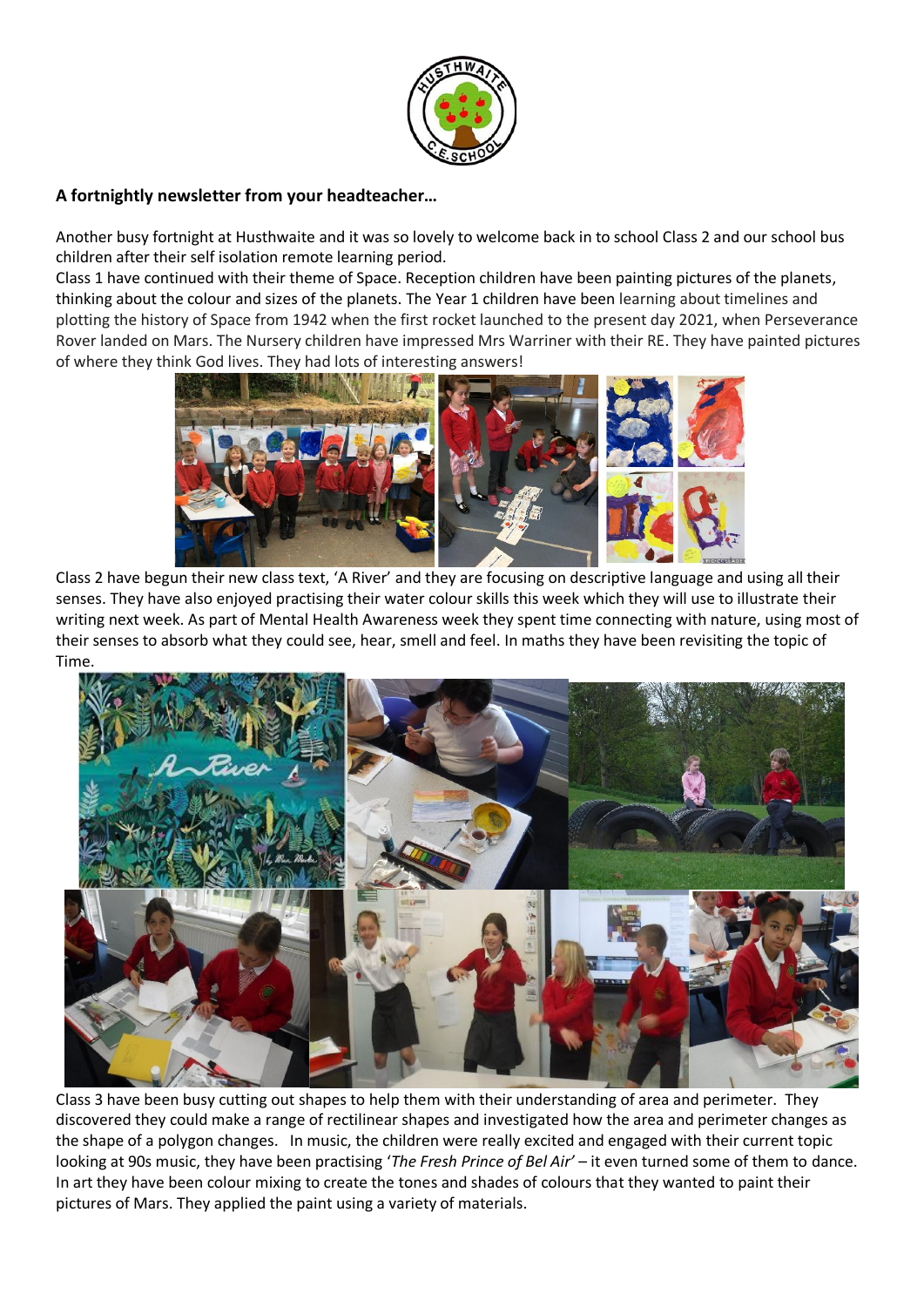## **Class 1, Mrs Jackson.**

*Bird Award* – Rufus for having an amazing week. Rufus has worked so hard with a happy positive attitude. Keep it up Rufus!

*Headteacher's sticker* – William H and Wilf B for trying so hard in reading.

*Handwriter of the week* – William A for coming in each morning and writing his name on his name card. Keep trying hard William!

## **Class 2, Miss Goodchild.**

*Bird Award* – Henry for engaging brilliantly this week with remote learning and handing in lots of impressive learning across the curriculum on Google Classroom.

*Headteacher's sticker* – Jess H and Isla for persevering with tasks they were finding tricky during remote learning and asking for help when they needed it.

Charlie for introducing Miss Goodchild and Miss Wilkie to a new charity linked to our topic work this week: Toilet Twinning!

*Handwriter of the week* –Gabby for maintaining her good presentation and handwriting in remote learning. Well done Gabby.

### **Class 3, Mr Chapman.**

*Bird Award* – Stella for her fantastic attitude and amazing progress she has made with her extra sessions with Mrs Gale.

*Headteacher's sticker* – Alex, Charlie H, Isaac and George for excellent attendance and engagement with remote learning, in particular all 4 boys wrote fantastic communication logs from Michael Collins to Ground Control in their English/Topic work.

*Handwriter of the week* – Ellesia for her beautifully presented information text on the movement of the moon.

#### **Friday 14 May Awards**

#### **Class 1, Mrs Jackson.**

*Bird Award* – Cameron, he has impressed Mrs Warriner this week with his number work. He has recognised numbers in the water tray, matched amounts of ducks to the correct number, plus he has been adding saying how many ducks altogether! Well done, Cameron!

*Headteacher's sticker* – Sare for her poster about instructions for tourists on the moon. Ethan for using his phonics to write a list for a space journey.

*Handwriter of the week* – Eliza M for trying to make her writing smaller and making sure her tall letters and short letters are correctly formed across the whole curriculum.

#### **Class 2, Miss Goodchild.**

*Bird Award* – Isla for her all-round hard work and effort in everything she does. Isla is incredibly helpful and a kind member of our class. She also created some lovely description for her River Boat Journey writing this week. *Headteacher's sticker* – Evelyn and Millie for their brilliant steps effort using our new Moki activity trackers. *Handwriter of the week* –Esme H for making a conscious effort to reduce the size of her handwriting and make her joins more consistent this week. Keep it up Esme, it's looking beautiful!

#### **Class 3, Mr Chapman.**

*Bird Award* – Harriet for the most incredible piece of artwork encompassing all the skills we were learning about (mixing colours and printing).

*Headteacher's sticker* – Stella and Bob for creativity in creating limericks.

*Handwriter of the week* – Alex L has tried so hard, using his left hand when needed to record his work and persevered with his broken arm. Well done Alex.

#### **Miss Goodchild Superstars:**

Class 1: Evie

Class 2: Esme B and Charlie.

Class 3: George and Ellesia.

As you know I am continuing to host my Friday Celebration Zoom Assembly. This is an opportunity for all our classes / children in school and those remote learning at home, alongside you the parents/carers, to still be able to all come together at the end of the week to celebrate individual and group achievements. As always everyone is warmly invited.